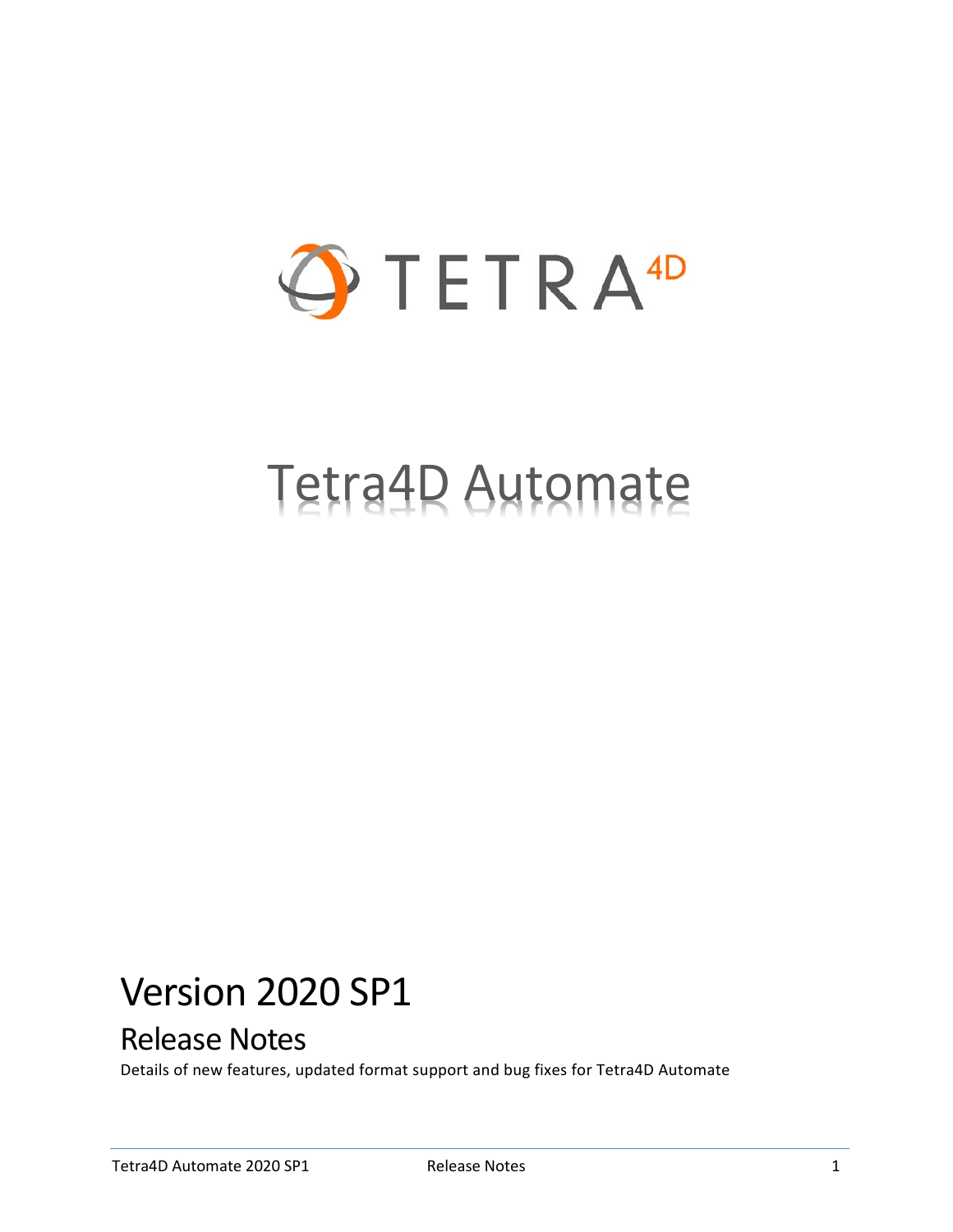## **Table of Contents**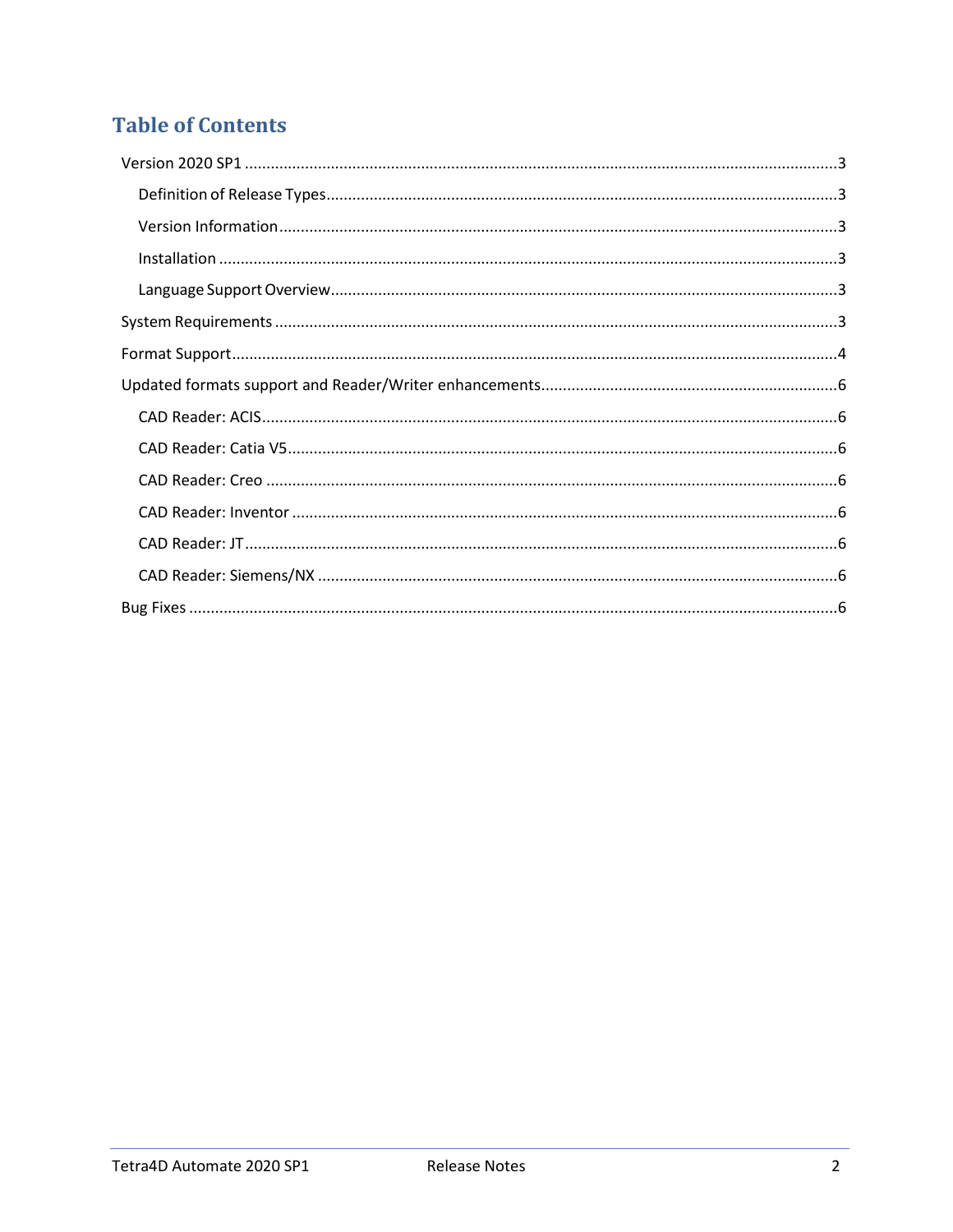## <span id="page-2-0"></span>**Version 2020 SP1**

## <span id="page-2-1"></span>**Definition of Release Types**

We define each release type as follows:

- **Major release**: A major release associated with an incremented release number (e.g. 2020) and an approximate 12 months' product cycle.
- **Minor release**: An update betweenmajorreleasesthat may include support for new file formats, new versions of currently supported formats, and bug fixes. These updates are Service Packs (SP), and are defined with an additional incremented number put aside the major release information (e.g. 2020.1 for the first Service pack of release 2020)
- **Out of cycle patch**: An unscheduled update. These contain few functional updates with the intention to limit impact.

#### <span id="page-2-2"></span>**Version Information**

| <b>Item</b>             | <b>Version Number</b> |
|-------------------------|-----------------------|
| <b>Tetra4D Automate</b> | 2020.1.x              |

Notice that the third number is used to differentiate builds of the software, and may not be continuous.

## <span id="page-2-3"></span>**Installation**

This version can be installed over any prior installation of Tetra4D Automate. For more installation information, please refer to the Tetra4D Automate User manual.

## <span id="page-2-4"></span>**Language Support Overview**

Tetra4D Automate supports English language.

## <span id="page-2-5"></span>**System Requirements**

Please refer to the Tetra4D Automate User manual to access the system requirements.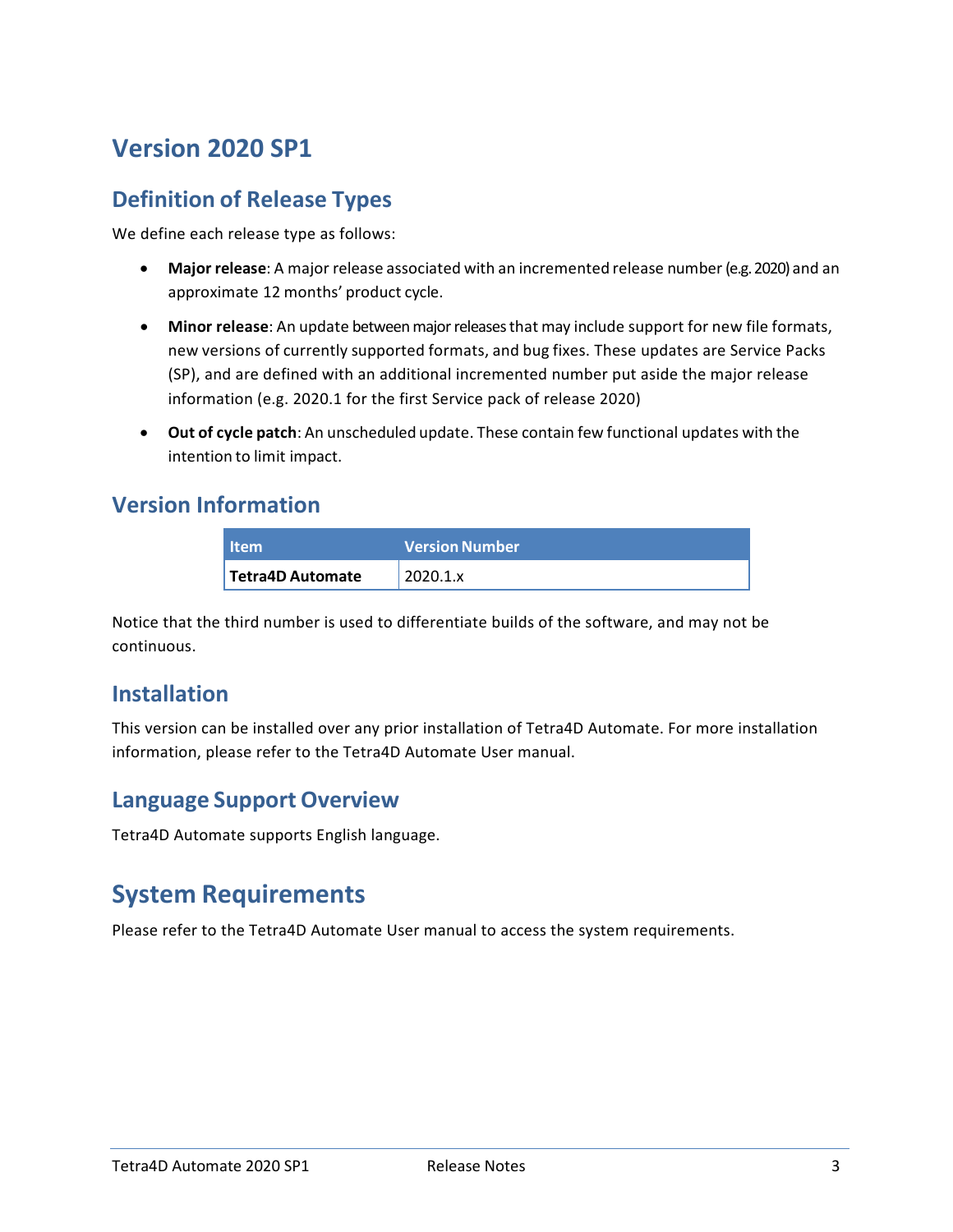## <span id="page-3-0"></span>**Format Support**

This release supports **reading** the following 3D file formats:

| <b>Format</b>                            | <b>Version</b>                    | <b>Extensions</b>                                 |
|------------------------------------------|-----------------------------------|---------------------------------------------------|
| <b>ACIS (SAT)</b>                        | Up to version 2020                | SAT, SAB                                          |
| Autodesk AutoCAD (3D only)               | Up to v2019                       | DWG, DXF                                          |
| <b>Autodesk Inventor</b>                 | Up to 2021                        | IPT, IAM                                          |
| <b>CATIA V4</b>                          | Up to 4.2.5                       | MODEL, SESSION, DLV, EXP                          |
| <b>CATIA V5</b>                          | R4 to V5-R2020                    | CATDrawing, CATPart, CATProduct,<br>CATShape, CGR |
| <b>CATIA V6</b>                          | 2011 to 2013                      | 3DXML                                             |
| I-deas                                   | Up to 13.x (NX 5), NX I-deas 6    | MF1, ARC, UNV, PKG                                |
| <b>IGES</b>                              | 5.1, 5.2, 5.3                     | IGS, IGES                                         |
| <b>Industry Foundation Classes (IFC)</b> | IFC2x Editions 2, 3 and 4         | IFC, IFCZIP                                       |
| JT                                       | Up to version 10.3                | JT.                                               |
| Parasolid (X_T)                          | Up to v32                         | X_B, X_T, XMT, XMT_TXT                            |
| <b>PRC</b>                               | <b>All Versions</b>               | <b>PRC</b>                                        |
| <b>PTC Creo</b>                          | Pro/Engineer 19.0 to Creo 7.0     | ASM, NEU, PRT, XAS, XPR                           |
| <b>PTC Pro/Engineer</b>                  | Up to Wildfire 5                  | ASM, NEU, PRT, XAS, XPR                           |
| <b>REVIT</b>                             | 2015 to 2020                      | RVT, RFA                                          |
| Rhino                                    | 4, 5, 6                           | 3DM                                               |
| <b>Siemens PLM Software NX</b>           | V11.0 to NX 12, and up to NX 1926 | PRT                                               |
| <b>Solid Edge</b>                        | V19 - 20, ST - ST10, 2020         | ASM, PAR, PWD, PSM                                |
| <b>SolidWorks</b>                        | Up to 2020                        | SLDASM, SLDPRT                                    |
| <b>STEP</b>                              | AP 203 E1/E2, AP 214, AP 242      | STP, STEP, STP.Z                                  |
| <b>Stereo Lithography (STL)</b>          | <b>All Versions</b>               | STL                                               |
| Universal 3D (U3D)                       | ECMA-363 (1st to 3rd editions)    | U3D                                               |
| <b>VDA-FS</b>                            | Version 1.0 and 2.0               | <b>VDA</b>                                        |
| <b>VRML</b>                              | V1.0 and V2.0                     | WRL, VRML                                         |

#### Remark:

Automate is delivered with one input format only. Any additional input format is accessible as an option.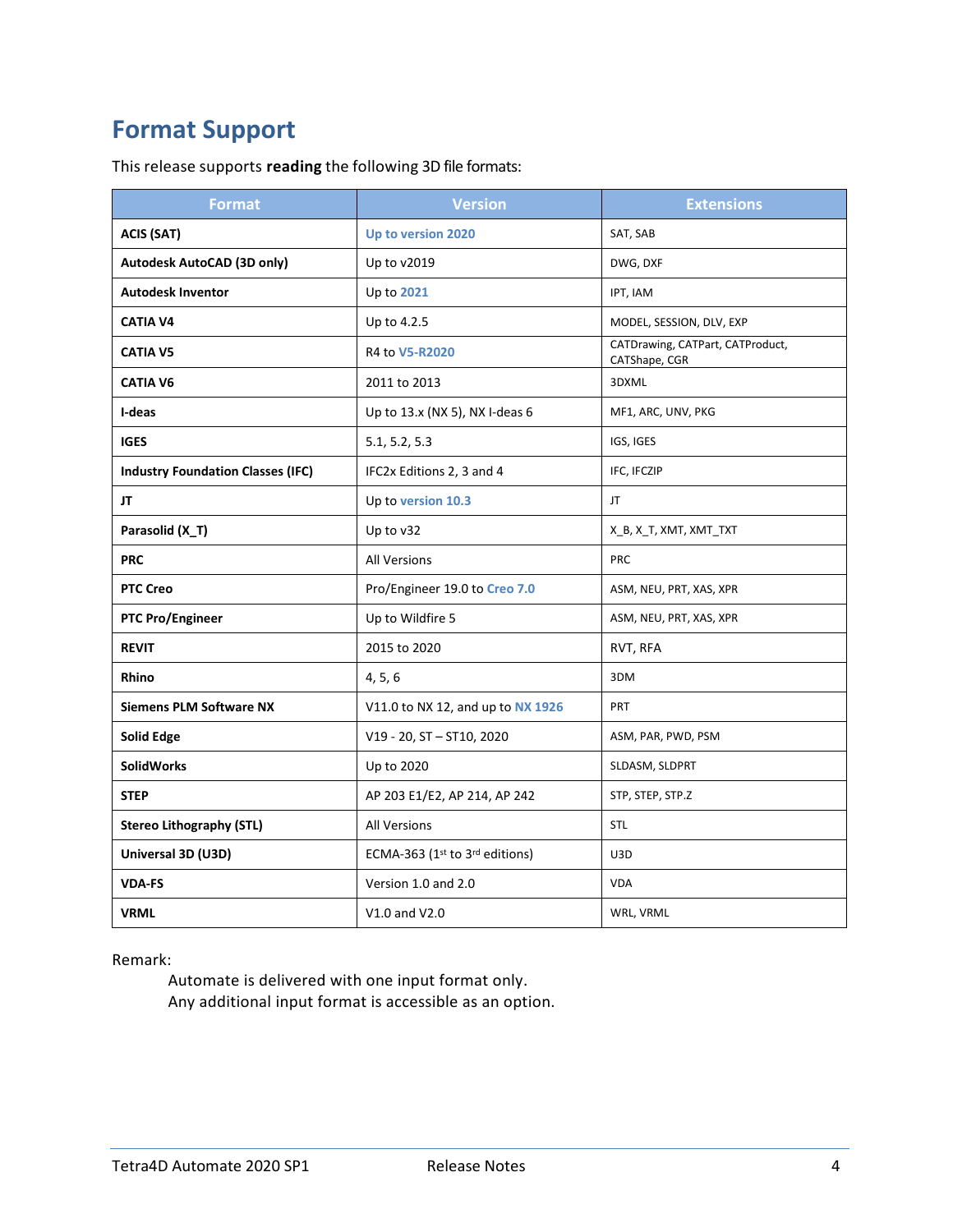This release supports **writing** the following 3D file formats:

| <b>Format</b>                   | <b>Extensions</b> |
|---------------------------------|-------------------|
| 3MF                             | 3MF               |
| 3D PDF                          | <b>PDF</b>        |
| Html                            | Html              |
| <b>IGES</b>                     | IGS, IGES         |
| JT                              | JT                |
| <b>Parasolid</b>                | $X_T$             |
| <b>STEP</b>                     | STP, STEP, STP.Z  |
| <b>Stereo Lithography (STL)</b> | <b>STL</b>        |
| Universal 3D (U3D)              | U3D               |
| <b>VRML</b>                     | WRL, VRML         |

Remark:

Automate is delivered with 3D PDF and Html output formats. Any additional output format is accessible as an option.